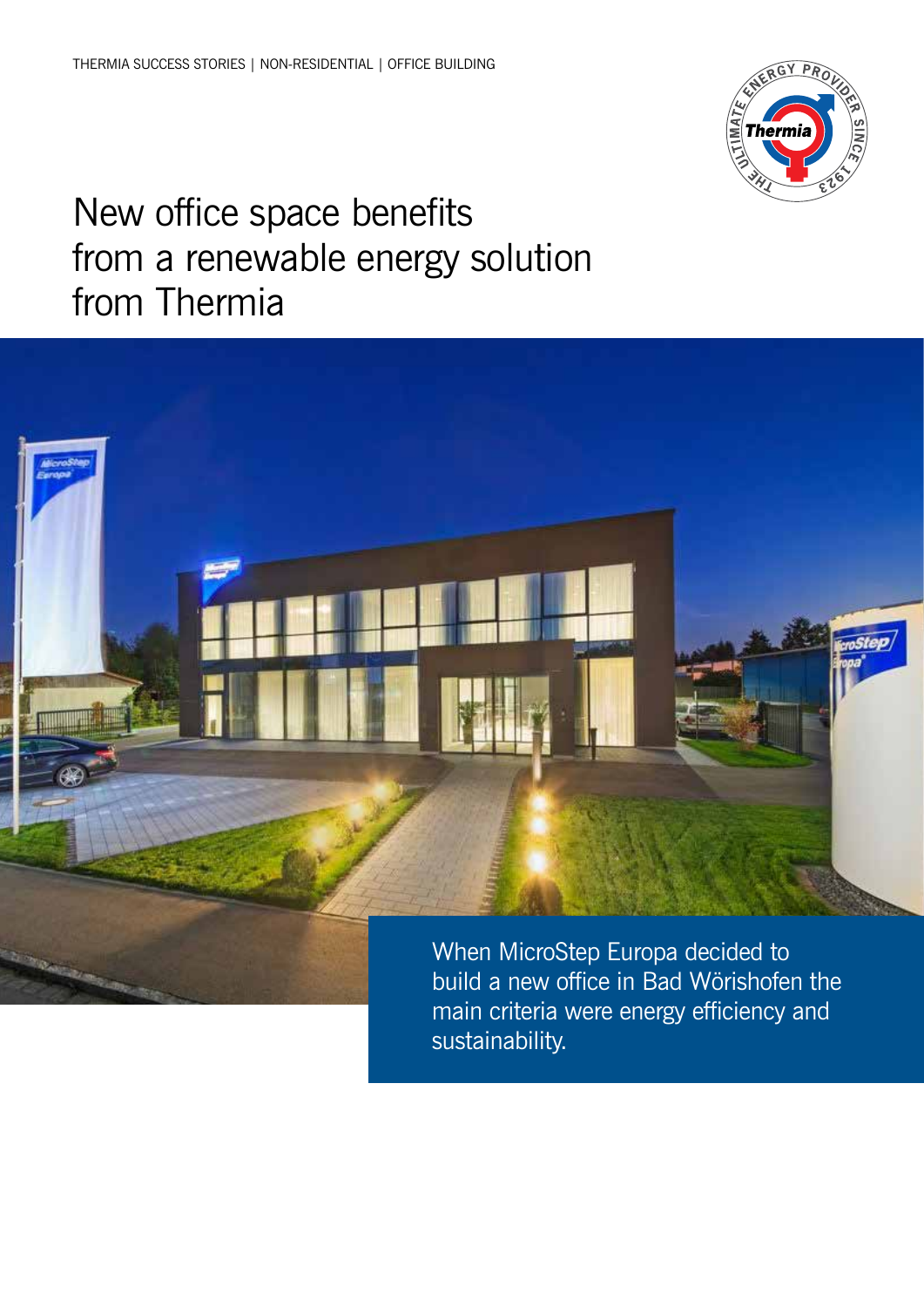

## **MicroStep Europa**

MicroStep manufactures and supplies CNC (Computer Numeric Control) machines equipped with plasma, laser, oxyfuel, waterjet and 3D mill technologies. Besides machine technlogy they develop and supply advanced control systems for machine tools and CAM software with custom modules for various applications. MicroStep Europa® GmbH is a sister company of MicroStep s.r.o., whose offices are located in Bad Wörishofen, Berlin and Dorsten. Through a network of authorized dealers and subsidiaries, the company is present in 48 countries worldwide whereby over 95% of production is destined for export. In the field of plasma cutting the company counts among the world's largest producers.

### **Efficient heating and cooling was a must for this 21st Century build.**

MicroStep decided to build their new office in Bad Wörishofen. The most important investor requirement was: maximum savings using renewable energy and maximum efficiency in heating and cooling the building. When choosing materials for the build the aim was to reduce heat loss as much as possible. It was clearly stated from the beginning that the heat source must be in accordance with the quality of the materials used for construction, moreover the heating system supplier must have extensive experience in



Foyer at conference rooms



MicroStep Europa® GmbH new office in Bad Wörishofen, Germany – rear view



Conference room

that field and the appliance must be durable, with a long life span; shortly speaking be good for decades to come.

### **Thermia's solution coupled with an efficient heat distribution system allows for extraordinary savings.**

After intensive research a choice was made to go with heat pumps offered by Thermia. This was due to nearly a hundred years of experience in the heating industry and over 40 years of experience in heat pump design and manufacturing. The demands and expectations on the heat pumps were set high as not only were they necessary for heating and cooling but also for domestic hot water production. The building's heating and cooling demand required the

*' Already the first season has proved that investing in a Thermia air source heat pump has paid off, along with its perfect functioning and totally reliable operating conditions, it also has exceptionally low energy consumption.'* 

**says Ondřej Kučera, business development manager at IVAR CS**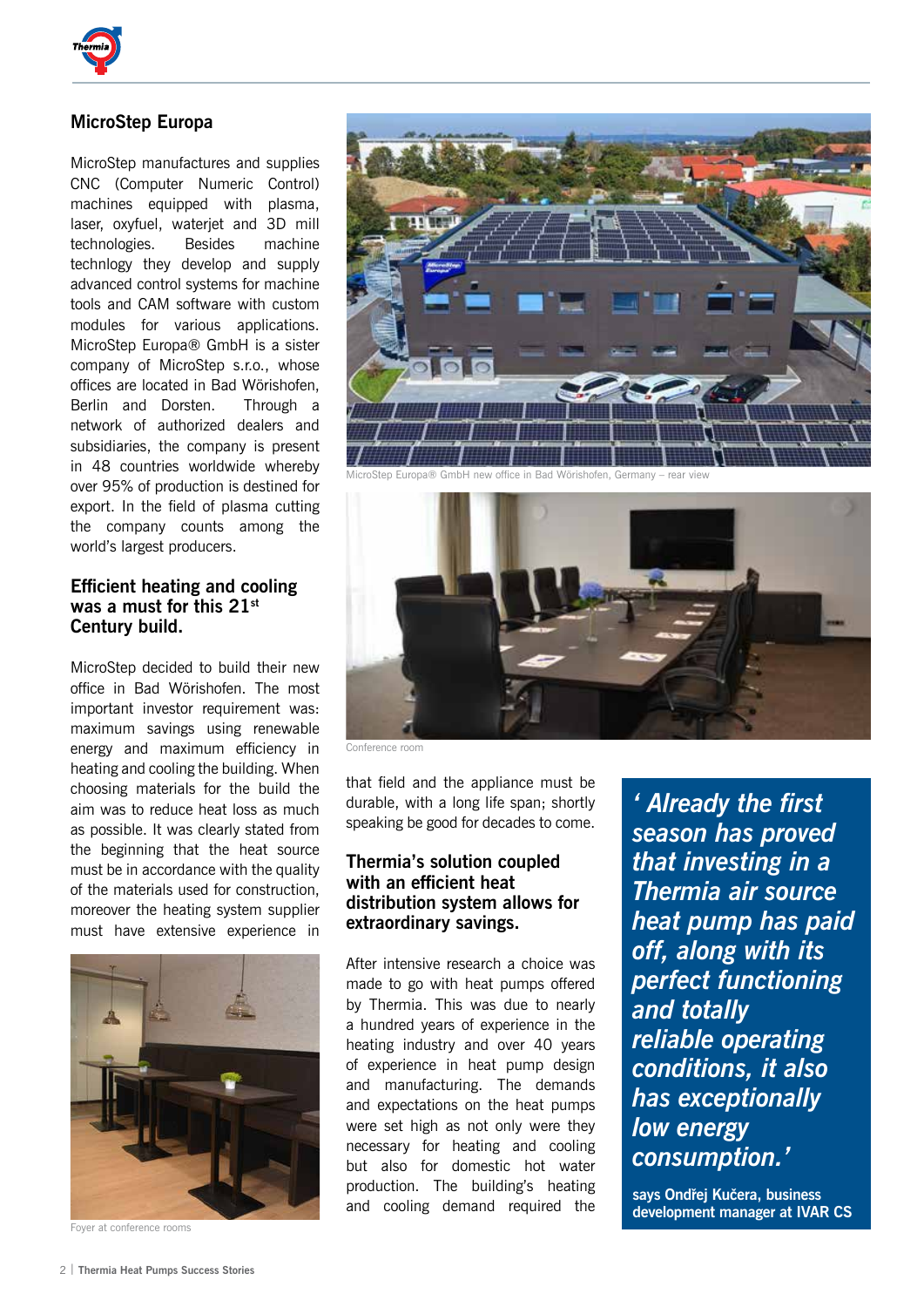installment of three heat pumps. The advantage of Thermia heat pumps is the cooling circuit which is assembled directly during production, requiring only minimum maintenance during operation.

IVAR CS was selected to carry out all constructions work related to the building's infrastructure, such as, heat pumps, heating and cooling distribution, hot water hanks, photovoltaic solar panels as well as a water filtration system.

In the foundations of the construction, Pex pipes for heating or cooling were installed – known as, Thermally



Atec control system (indoor)

Activated Building Structures (TABS). These systems integrate the indoor climate management into the fabric of the building, minimizing the need for conventional technologies. When the foundations were finished then work proceeded with a focus on high-quality insulation. Using a modular solution, the heating distribution system was divided into several heating circuits. The major benefit is being able to independently control individual zones of the building. A Thermia Atec air source heat pump with indoor control system was installed in the technical room. All the heat pumps can be remotely controlled by a user-friendly interface.

It is worth underlining that besides heating, Thermia Atec provides cooling in the summer when the



Thermia Atec air source heat pumps (outdoor)



Thermally Activated Building Structures (TABS) – pipe Floor heating (indoor) in fundament for heating/cooling the building envelope

indoor temperature is between 22-24 °C and when the outdoor temp. is approx. 34-36 °C. It is energy efficient and optimal for maximum comfort. Furthermore, the cold water temperature is aprox.22°C -so it´s perfect because significantly less energy is consumed, compared with typical air-conditioning where the coolant needs to be about 7 °C and what's more, a humidity sensor is not necessary.

*'Already the first season has proved that investing in a Thermia air source heat pump has paid off, along with its perfect functioning and totally reliable operating conditions, it also has exceptionally low energy consumption.'* – says Ondřej Kučera, business development manager at IVAR CS



# Fact Box

#### **Characteristics of the building**

- Heating demand 54 kW
- Functions: heating, hot water and cooling

#### **Applied renewable solution:**

- three Thermia Atec, air source heat pumps
- Photovoltaic 2700 m<sup>2</sup>

### **Heating / Cooling distribution system:**

- Thermally Activated Building Structures (TABS)
- hydronic floor heating

**Completion date:** 2015